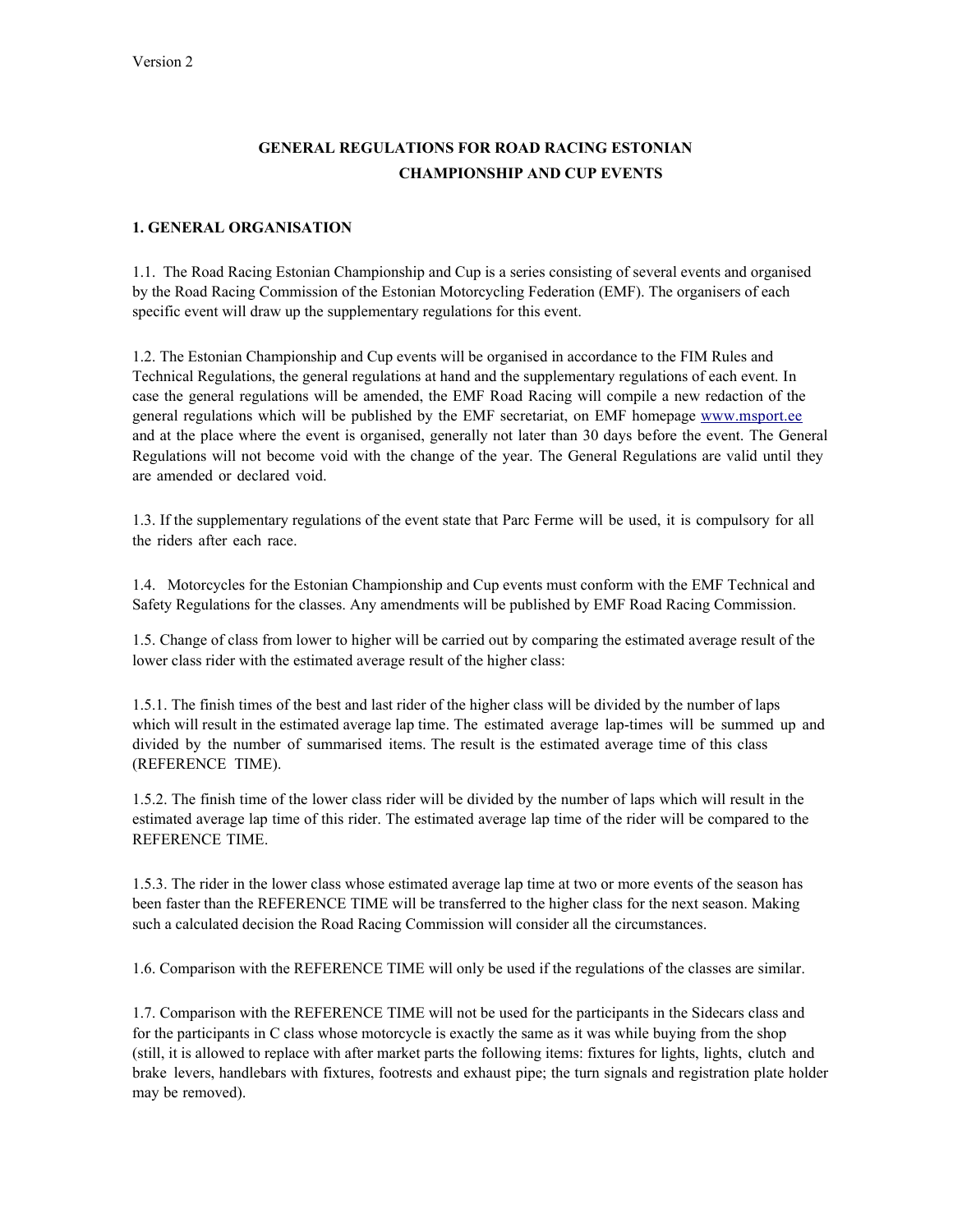1.8. Change of class from higher to lower will be carried out for riders whose average lap time in at least half the races of the season has been slower that 107% of the average lap time of the rider who won the race.

1.9. The Road Racing Commission reserves the right to transfer riders to lower or higher classes based on other conditions (for example if the level of the rider is noticeably different) and it may be dangerous for the rider himself and other competitors.

1.10. A rider may register for the Estonian Championship class only in case he has been transferred to this class by the decision of the Road Racing Commission based on the reference time.

## **2. ESTONIAN CHAMPIONSHIP AND CUP EVENTS**

2.1. The Estonian Championship and Cup events will be organised according to the dates pub from the General Regulations. The timetable for the practice sessions and races will be publi supplementary regulations of each race.

2.2. The EMF Road Racing Commission reserves the right to change the dates and places of the events.

## **3. CLASSES**

3.1. The Estonian Championship classes are:

- 3.1.1. Superbike;
- 3.1.2. Superstock 600;
- 3.1.3. Sidecars.
- 3..1.4 Youth Honda 100NSF
- 3.2. The Estonian Cup classes are:
- 3.2.1. B1200;
- 3.2.2. B600;
- 3.2.3. C-class (Hobby);
- 3.2.4. Vihur Everyman League (Rahvaliiga)

3.3. As a rule, each rider can start in one (his) class only.

3.4. The riders in classes B1200 and B600 have a right to start in the classes Superbike a n d Superstock 600 accordingly only in case they have finished on the same racing weekend in top 5 of the corresponding classes B1200 or B600. If necessary the Road Racing Commission can permit the B class rider to start in a higher class based on other criteria.

If the rider starts in a higher class from his own they will not be awarded points for this class.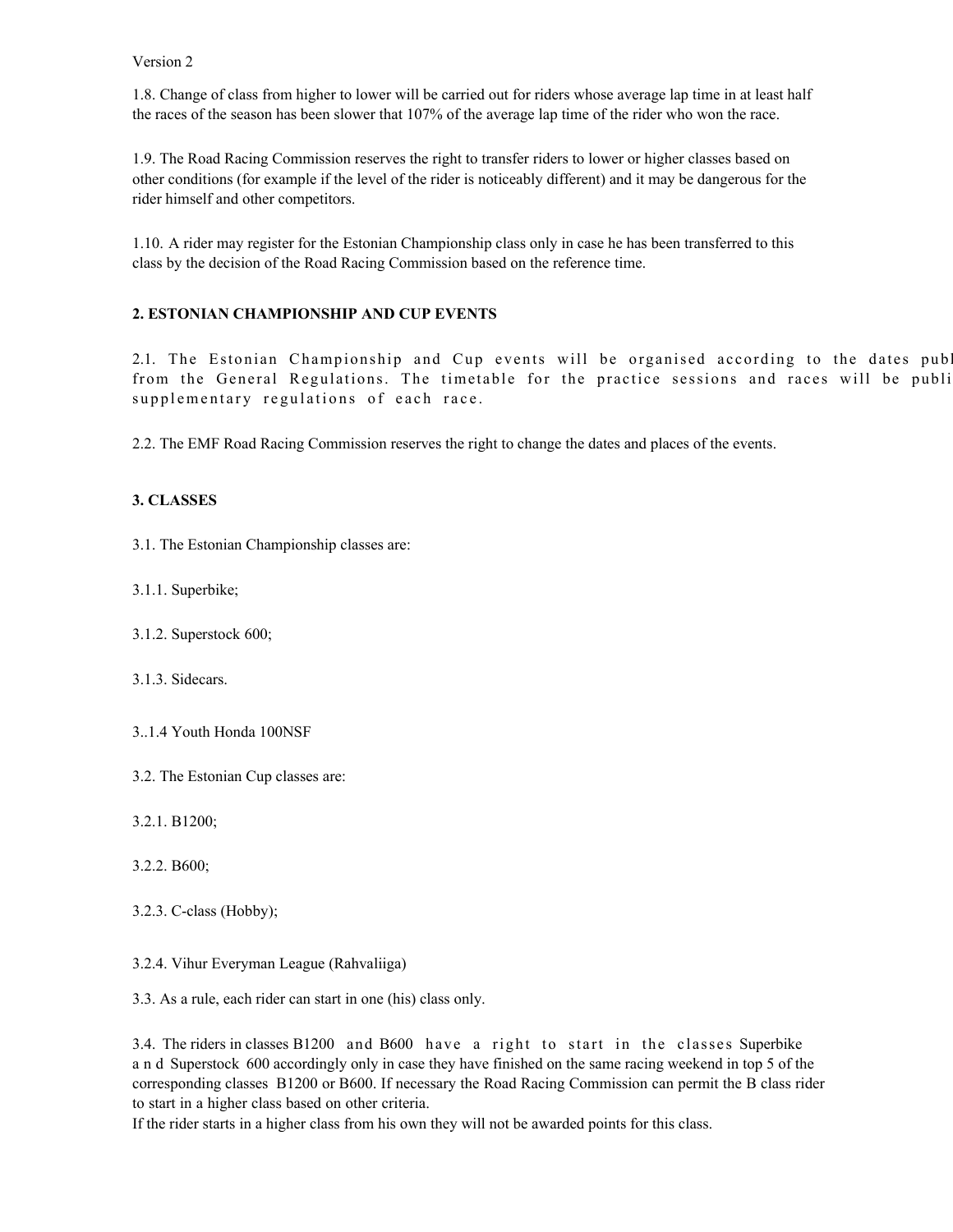3.5. A C-class rider can transfer to the B1200 or B600 class at any time during the season. The C-class rider will be considered a rider transferred to the class B1200 or B600 class if he starts in an B1200 or B600 race. After a former C-class rider has transferred to the B1200 or B600 class has no right to transfer back to the C-class and start in the race of this class. The transfer back to the C-class can later take place only based on the general conditions – at the end of the season based on the reference time or by the decision of the Road Racing Commission.

**3.6.** A rider whose fastest lap-time at the auto24ring track events is between  $1.27'00 - 1.29'99$  will be transferred from Vihurmoto Everyman League to C-class at the end of the season. A rider whose fastest laptime at the auto24ring track events is faster than 1.27'00 will be transferred to a higher class for the next event.

3.67. To take part in the Estonian Championship and Estonian Cup event classification a rider needs a licence issued by EMF or another motorcycling federation outside Estonia. The licence needs to be valid for the whole season or this particular event that is issued on the spot. This means that all the competitors are participating in the Estonian Championship and Cup classification irrespective of the issuing federation of the licence.

3.8. If the one-time licence has been issued by a federation that is not EMF it is not valid for the Estonian Championship and Estonian Cup events that take place in Estonia. It is the responsibility of the competitor to make sure that he is the holder of his FMN licence that allows him to participate in foreign events.

# **4. PARTICIPANTS IN ESTONIAN CHAMPIONSHIP AND CUP EVENTS AND PARTICIPATION FEES**

4.1. Participation fees:

4.1.1. At the events that take place in Estonia (for all classes except C-class):

- for pre-registered riders (up to 5 days before the beginning of the event) EUR 110,-;
- starting from the day after the end of pre-registration EUR 150,-.
- 4.1.2. C-class at the events that take place in Estonia:
- for pre-registered riders (up to 5 days before the beginning of the event) EUR 75,-;
- starting from the day after the end of pre-registration EUR 110,-.

4.1.3. Participation fee for the Vihur Everyman League is EUR 50,-

4.1.4. Participation in the class Youth Honda 100NSF is free of charge.

4.1.5. The price for the one-time rider's licence issued at an event that takes place in Estonia is EUR 40,-

4.1.5.Participation fees for events that are organised outside of Estonia or for events that are organised in Estonia but are at the same time part of another country's road racing series may differ from the fees stated above and they will be described in the supplementary regulations of these specific events.

4.1.6. The participation fee for the RETRO class will be determined by the organiser.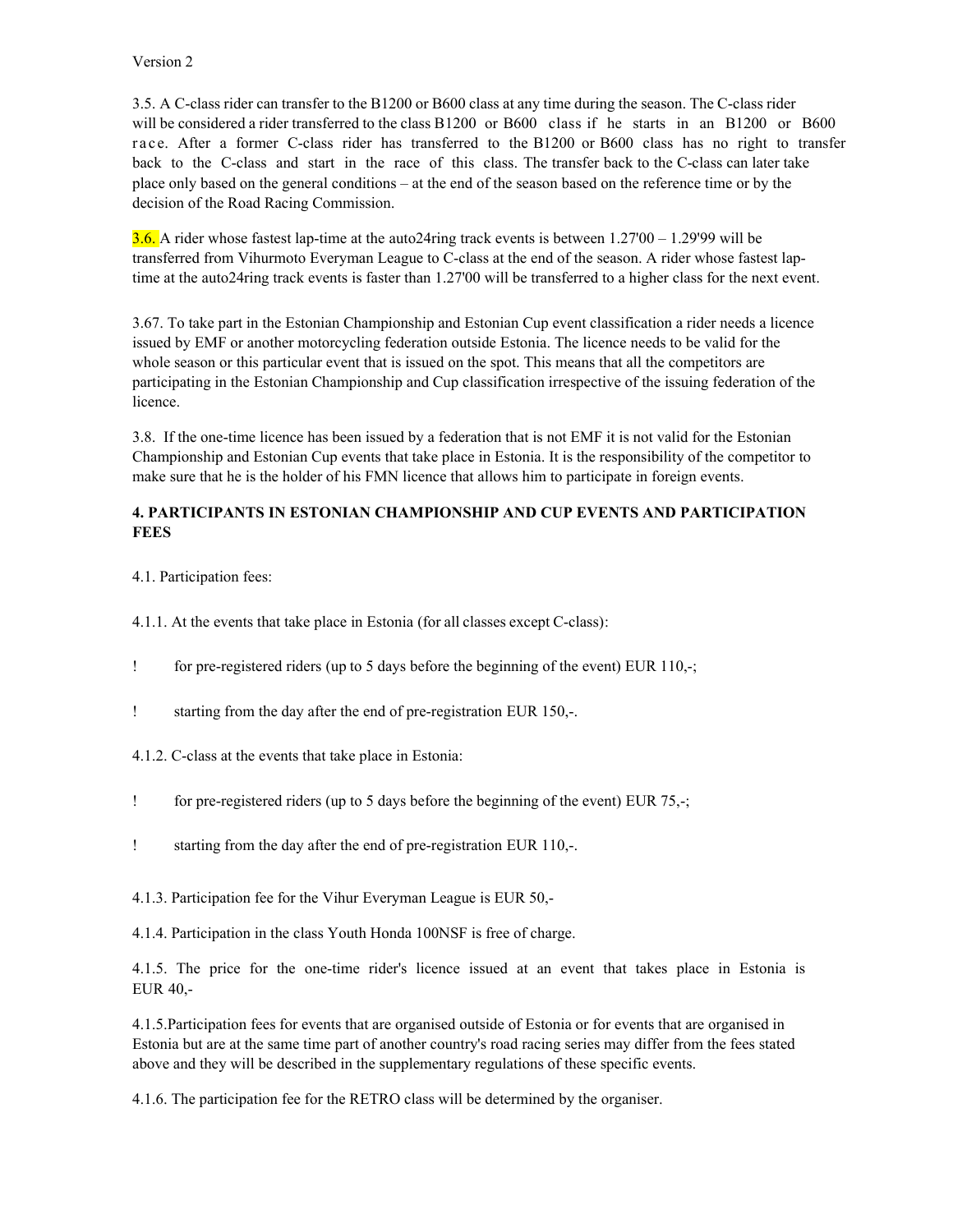4.2. Competitors must present the documents required for each event in the supplementary regulations of these events.

# **5. NUMBERS**

5.1. The EMF Road Racing Commission will allocate starting numbers for the riders from the available numbers list based on the following principles:

5.1.1. Superbike / numbers 1-50 and 201-999;

5.1.2. Superstock 600 / 51-99 and 201-999;

5.1.3. Sidecars can choose any available number;

5.1.4. B1200 / 100-150 and 201-999;

5.1.5. B600 / 151-999;

5.1.6. C-class / 201-999.

5.1.7. Youth Honda 100NSF/ 1- 99,

5.2. To register a starting number the rider must fill out the application form on the EMF websit[e](http://www.msport.ee/) [www.msport.ee.](http://www.msport.ee/) The approval of the registered number will be sent to the rider by email. The numbers will be allocated to riders according to the application date and in accordance with article 5.1. Any deviation from article 5.1. for the numbers allocation will be decided by the Road Racing Committee.

5.3. It is compulsory for the rider to leave an empty space on the motorcycle at the close vicinity of the starting number for three 10cmx5cm stickers (including the technical inspection stickers, sticker of the event sponsor and or EMF sponsor(s) sticker(s). (See Appendix 1).

5.4. The motorcycles that are not wearing the compulsory stickers are not permitted on the track.

#### **6. RESULTS**

6.1. The results for the Estonian Championship and Cup series will be awarded separately according to the competition class. If different classes start in the same race, the points for Estonian Championships and Cups will be awarded separately according to the class.

6.1.1. For each race the competitors will be awarded points on the following scale according to their classification in the race:

| Place | <b>Points</b> | Place | <b>Points</b> |
|-------|---------------|-------|---------------|
|       | 25            | q     |               |
|       | 20            | 10    |               |
| ∍     | 16            | 11    | c             |
|       | 13            | 12    |               |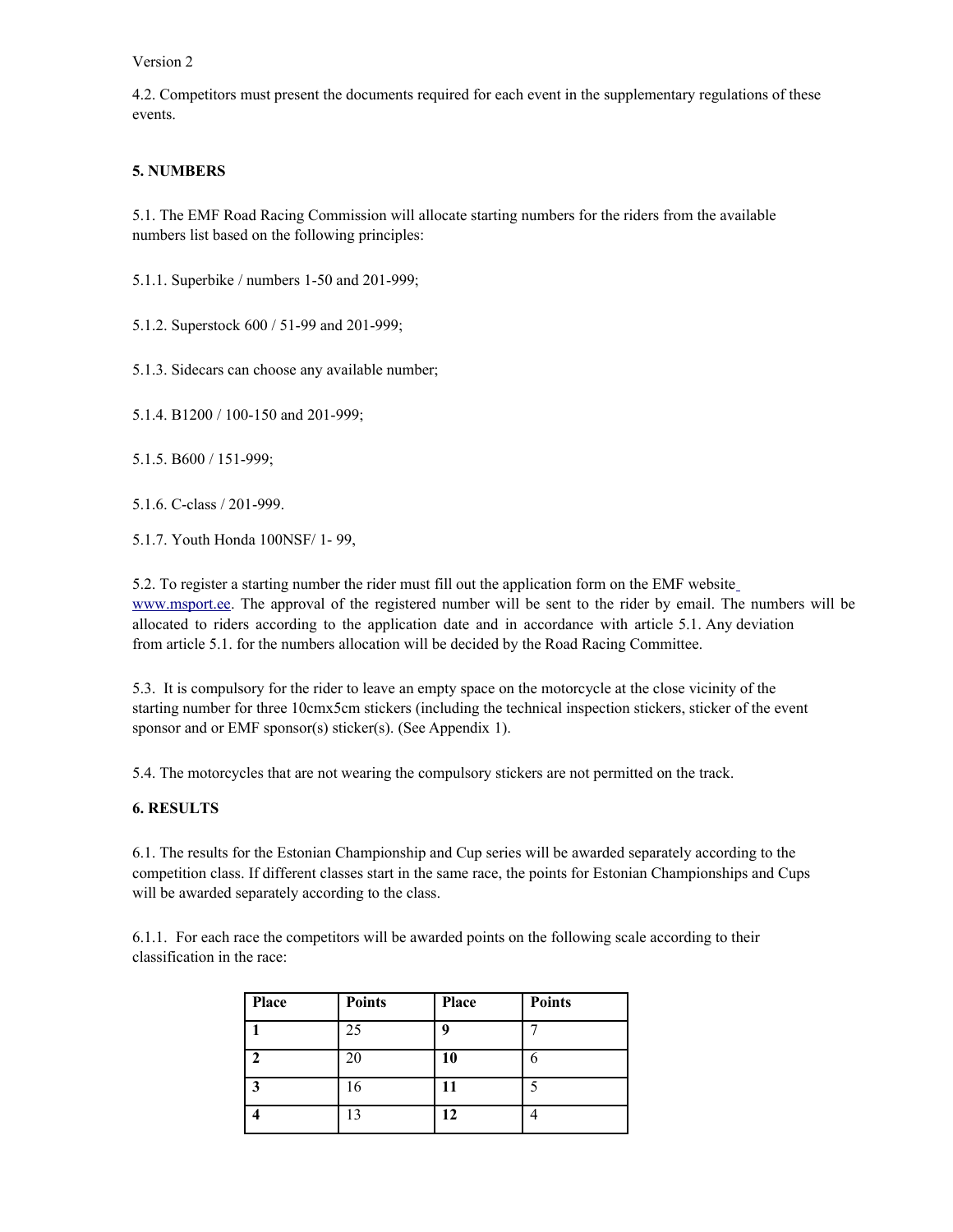| $\epsilon$ |    | 13 | ◠ |
|------------|----|----|---|
| o          | 10 | 14 |   |
|            |    | 15 |   |
| 8          | Ő  |    |   |